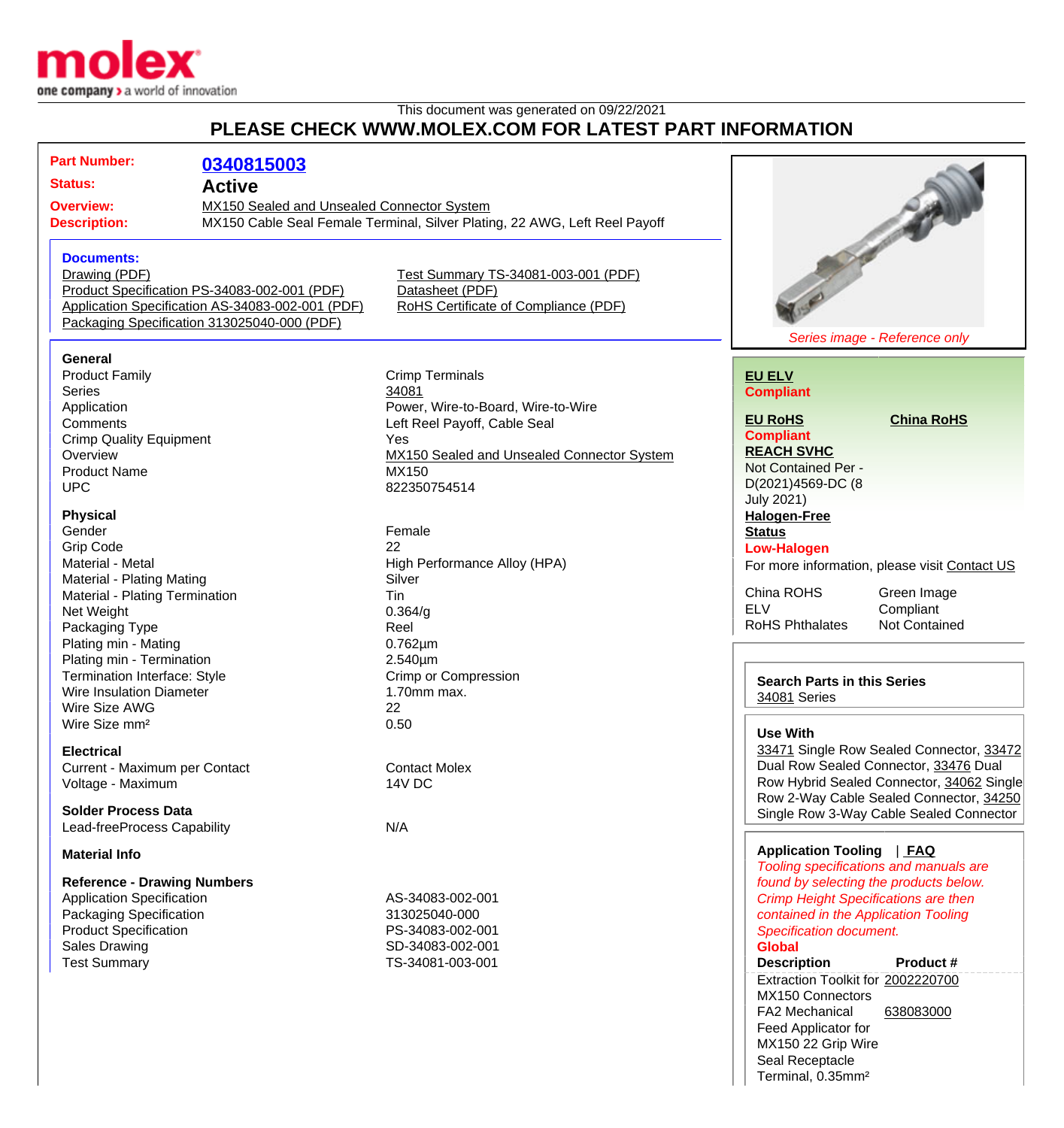FA2 Pneumatic Feed [638083010](http://www.molex.com/molex/products/datasheet.jsp?part=active/0638083010_APPLICATION_TOOLIN.xml) Crimp Applicator for MX150 Female Wire Seal Terminals, 0.35mm² Wire FA2 Mechanical Feed Applicator for MX150 22 Grip Receptacle Wire Seal Terminals, 22 AWG and 0.50mm² Wires [638088000](http://www.molex.com/molex/products/datasheet.jsp?part=active/0638088000_APPLICATION_TOOLIN.xml) FA2 Pneumatic Feed [638088010](http://www.molex.com/molex/products/datasheet.jsp?part=active/0638088010_APPLICATION_TOOLIN.xml) Crimp Applicator for MX150 22 Grip Receptacle Wire Seal Terminals, 22 AWG and 0.50mm² Wires Extraction Tool for [638131500](http://www.molex.com/molex/products/datasheet.jsp?part=active/0638131500_APPLICATION_TOOLIN.xml) MX150L, MX150, PT Bulb Socket, iGrid, SPOX, and Wire-to-Motor Terminals Hand Crimp Tool for [638199300](http://www.molex.com/molex/products/datasheet.jsp?part=active/0638199300_APPLICATION_TOOLIN.xml) Cable Seal Crimp **Terminals** 

This document was generated on 09/22/2021 **PLEASE CHECK WWW.MOLEX.COM FOR LATEST PART INFORMATION**